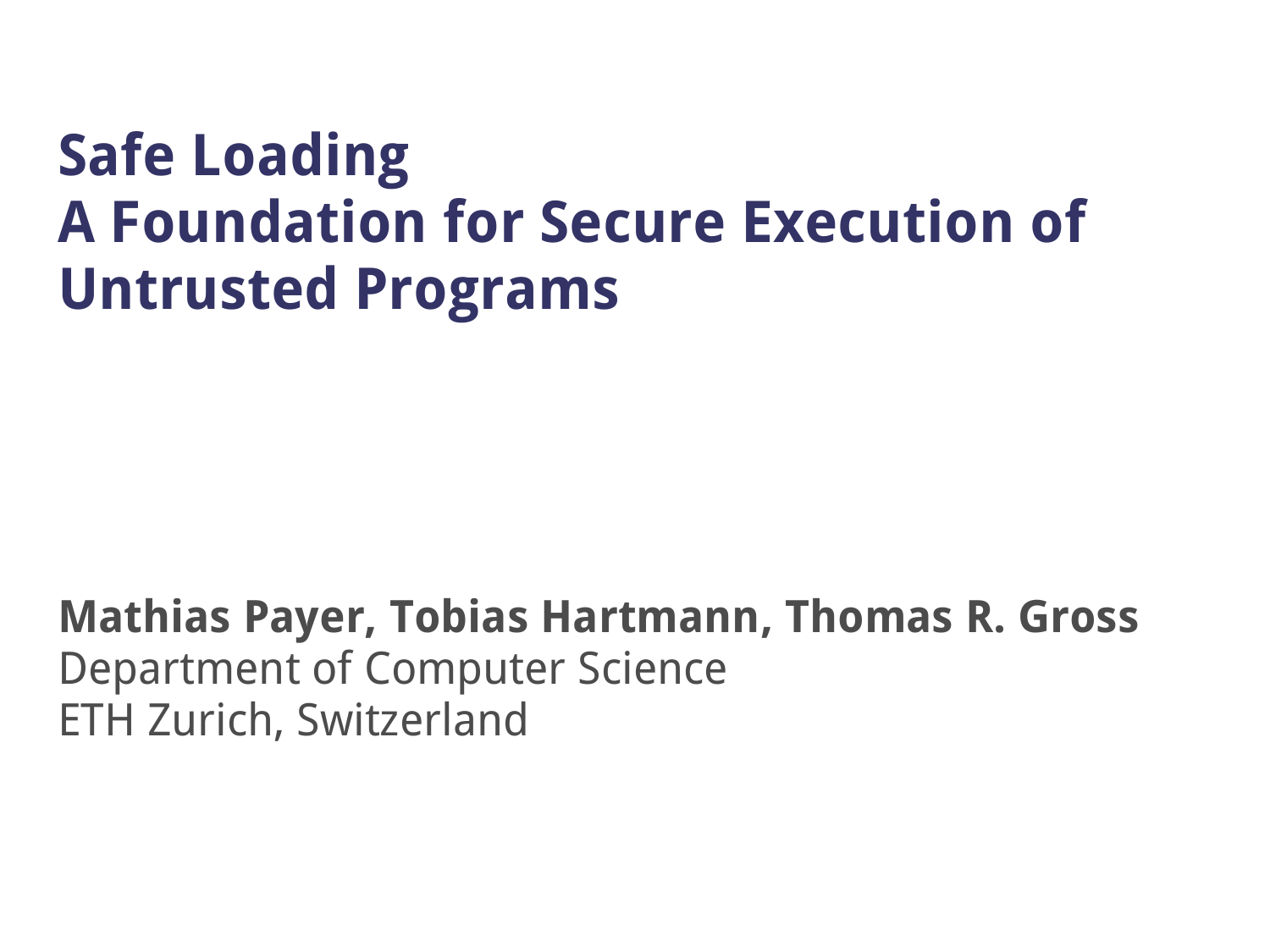#### **Motivation**

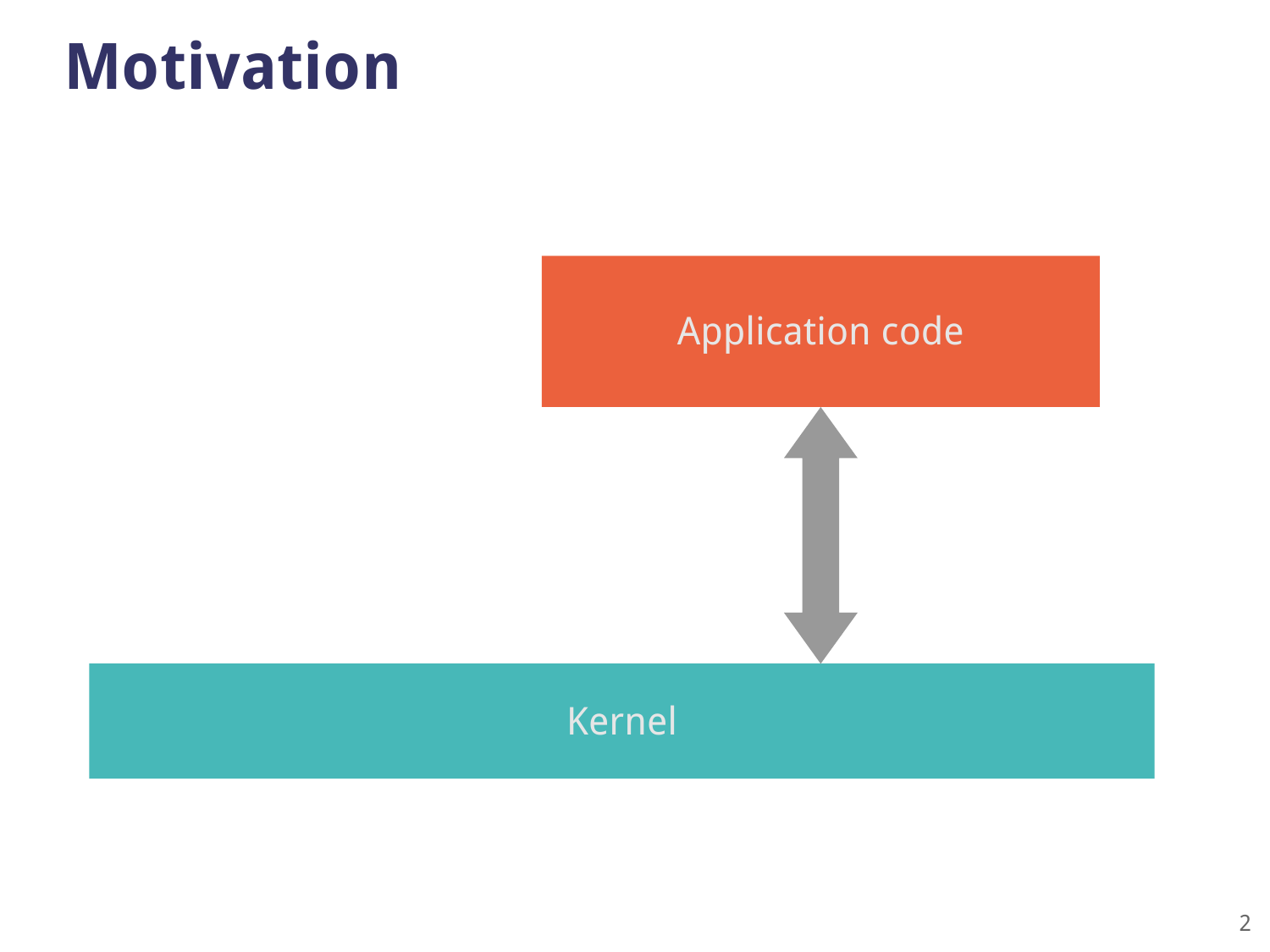#### **Motivation**

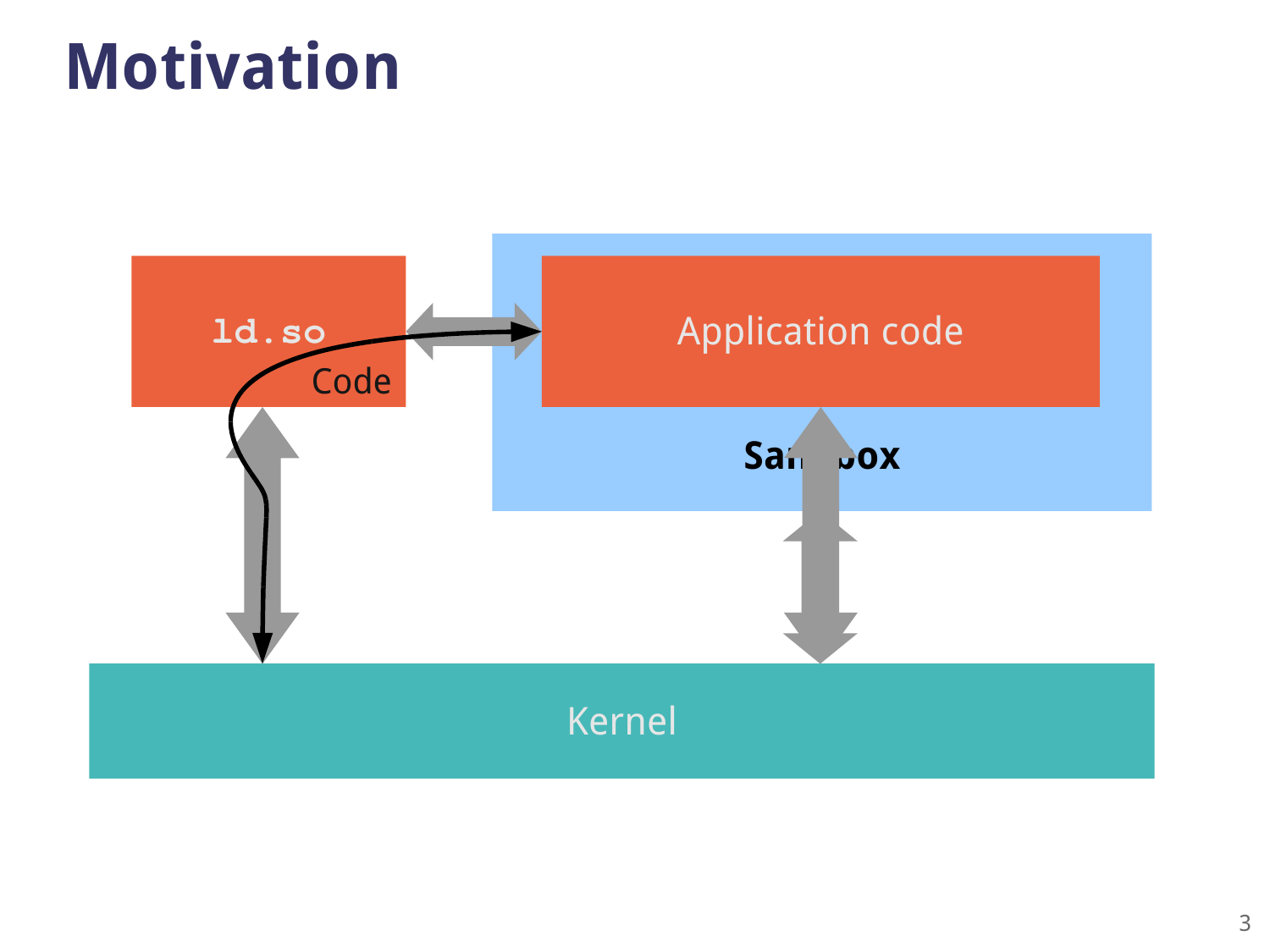#### **Motivation**

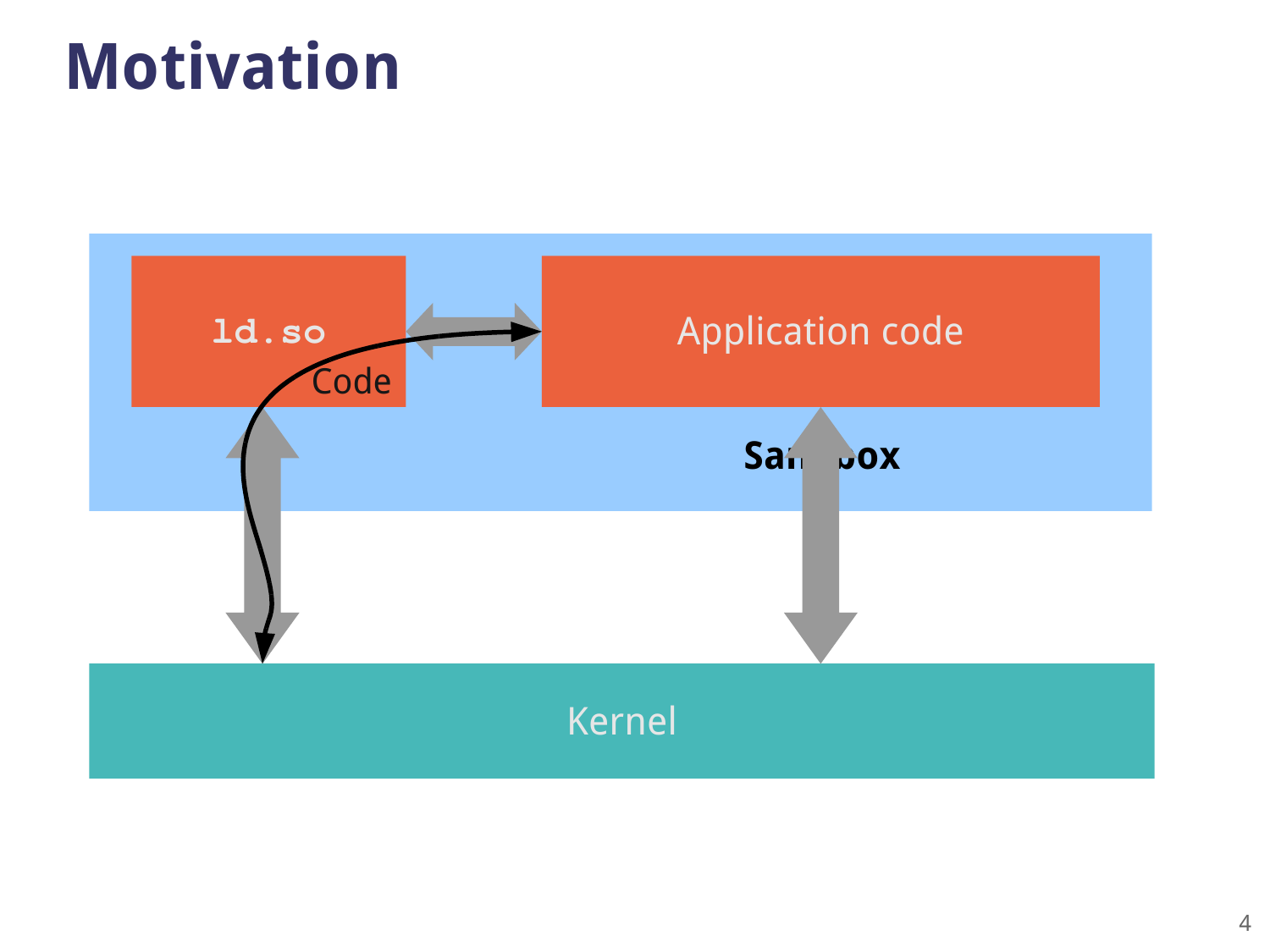#### **Trusted RUntime Environment**

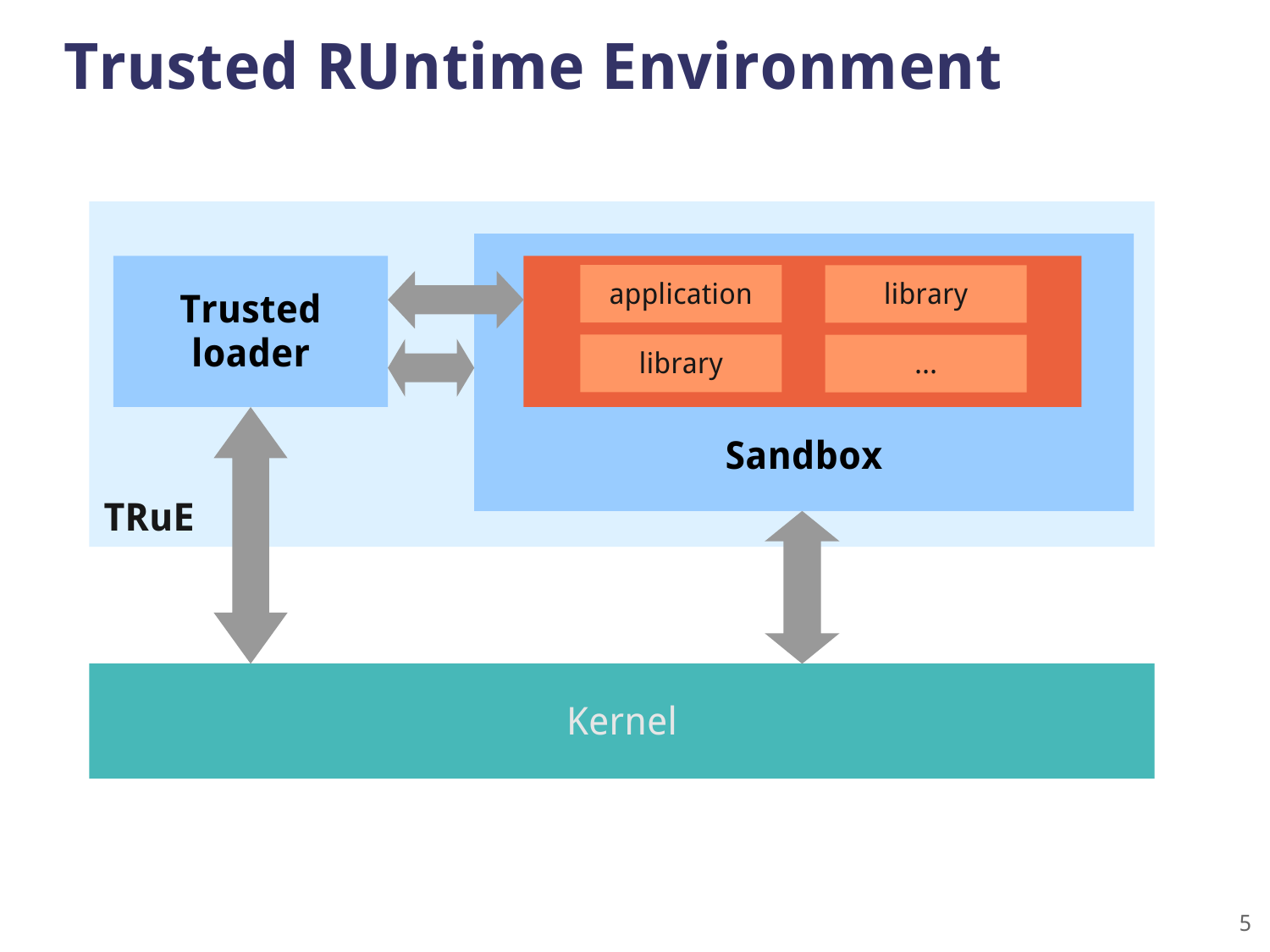### **Outline**

- Motivation
- **Attack and execution model**
- Trusted Runtime Environment
- Evaluation
- Related work
- Conclusion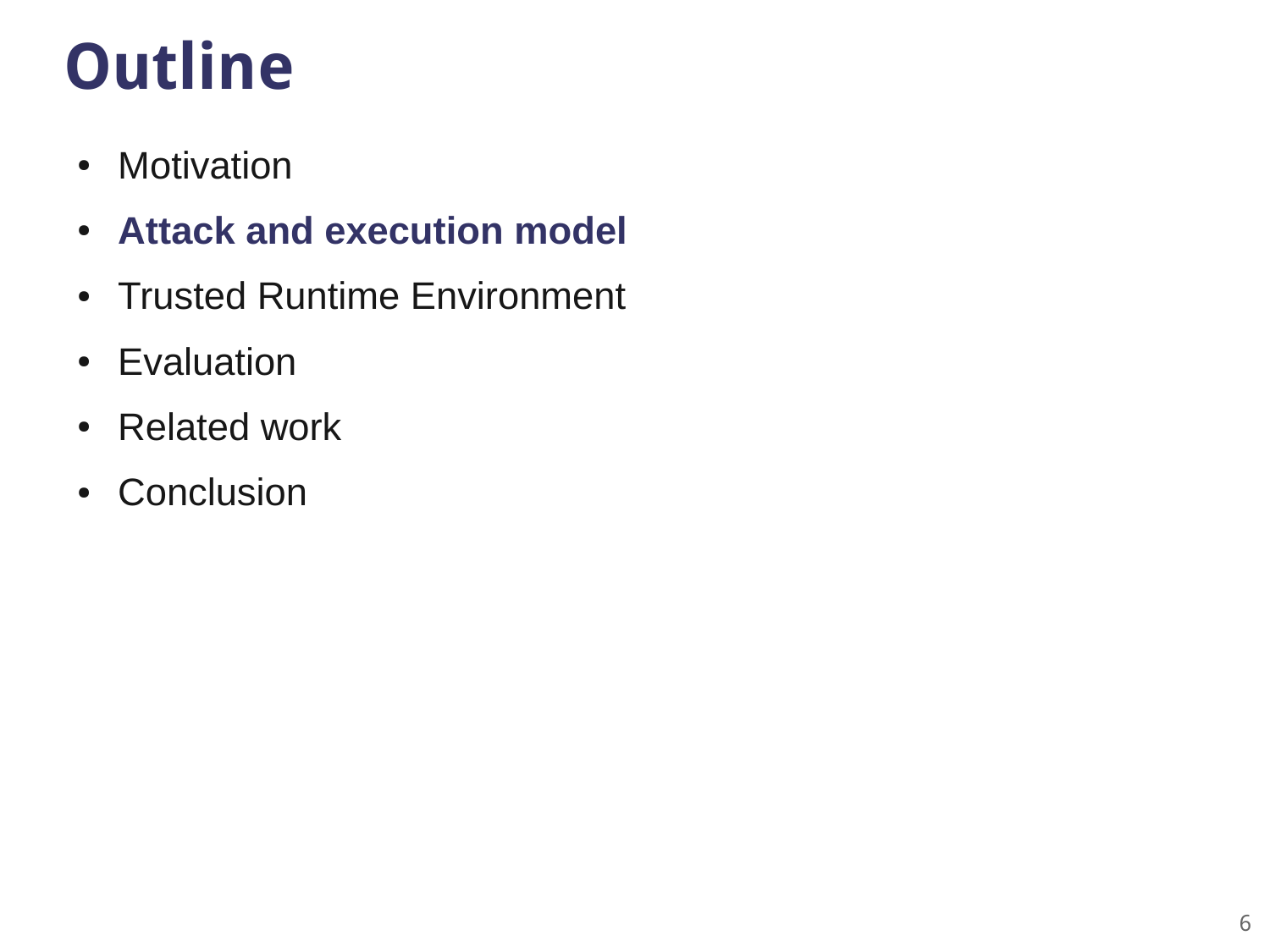### **Attack constraints**

- Attacker tries to **escalate** privileges with:
	- Code injection
	- Code reuse (ROP / JOP\*)
	- Data attacks



\* ROP – Return Oriented Programming: Shacham, CCS'07 JOP – Jump Oriented Programming: Bletsch et al., ASIACCS'11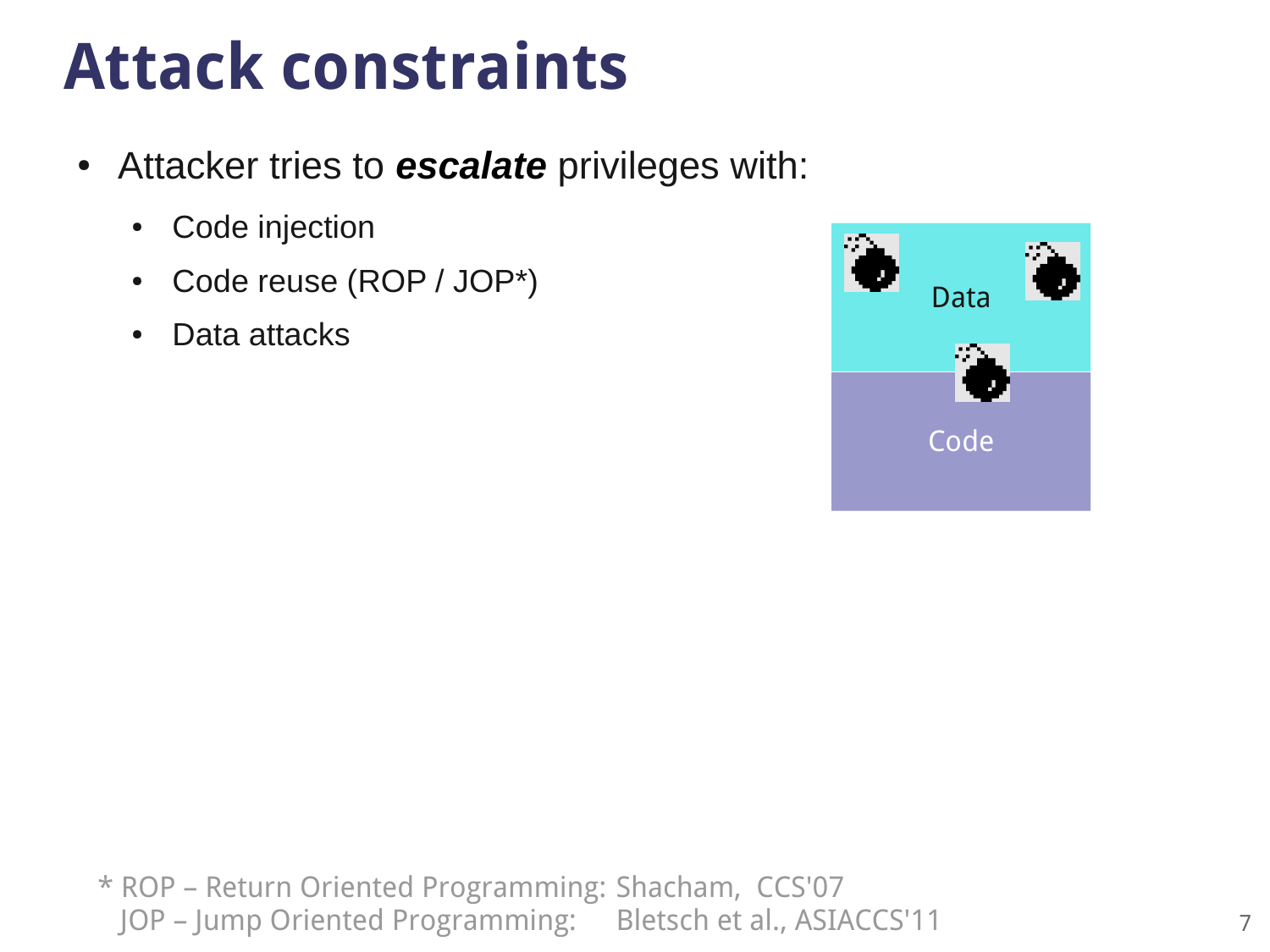### **Attack constraints**

- Attacker tries to **escalate** privileges with;
	- Code injection
	- Code reuse (ROP / JOP\*)
	- Data attacks
- Application is killed on policy violation



\* ROP – Return Oriented Programming: Shacham, CCS'07 JOP – Jump Oriented Programming: Bletsch et al., ASIACCS'11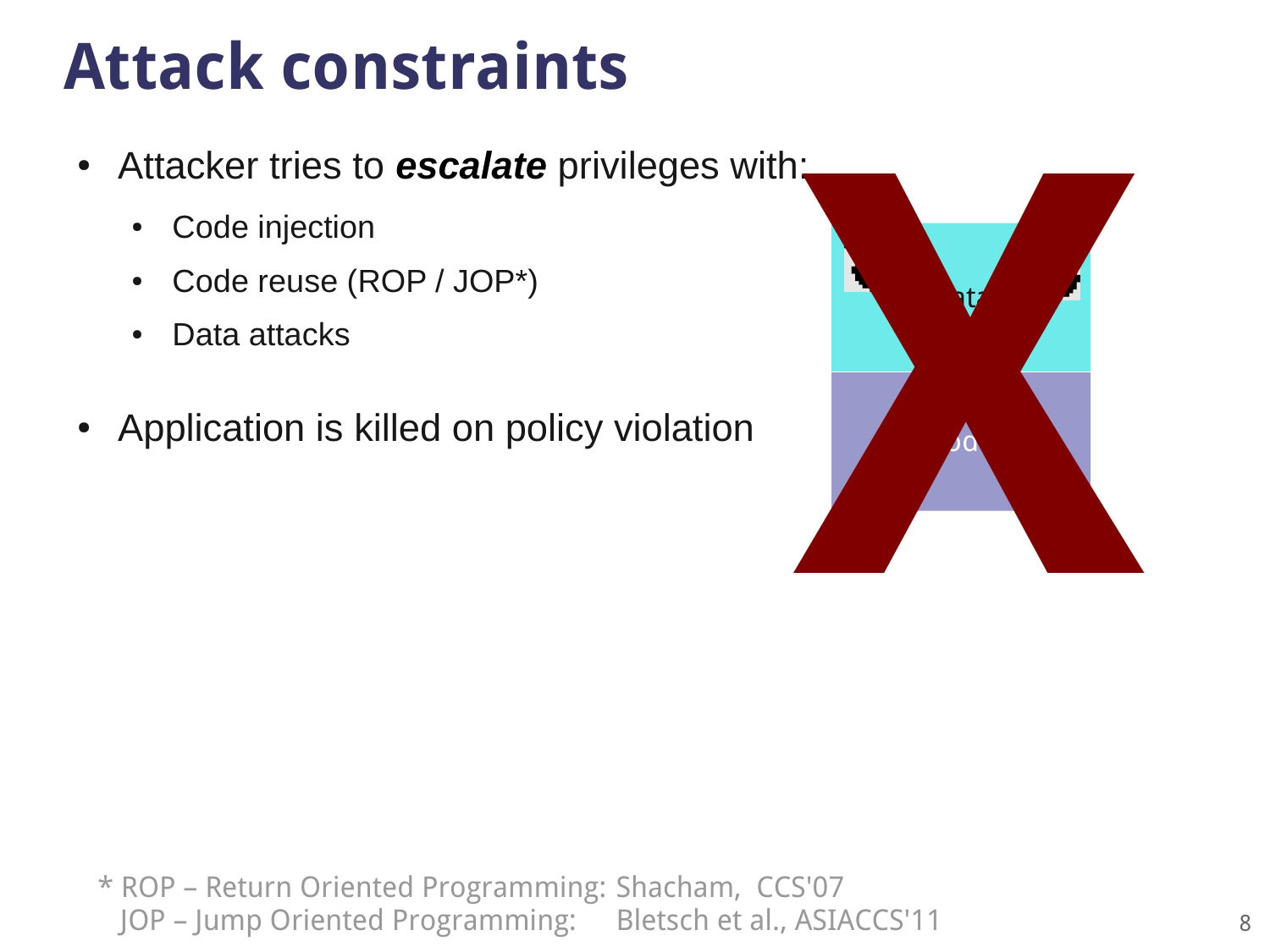### **Execution model**

- Application is untrusted (not malicious)
	- Symbol table and ELF information used in sandbox
- Secure execution uses
	- Secure loader to bootstrap application
	- Sandbox to protect from any code-based and data-based exploits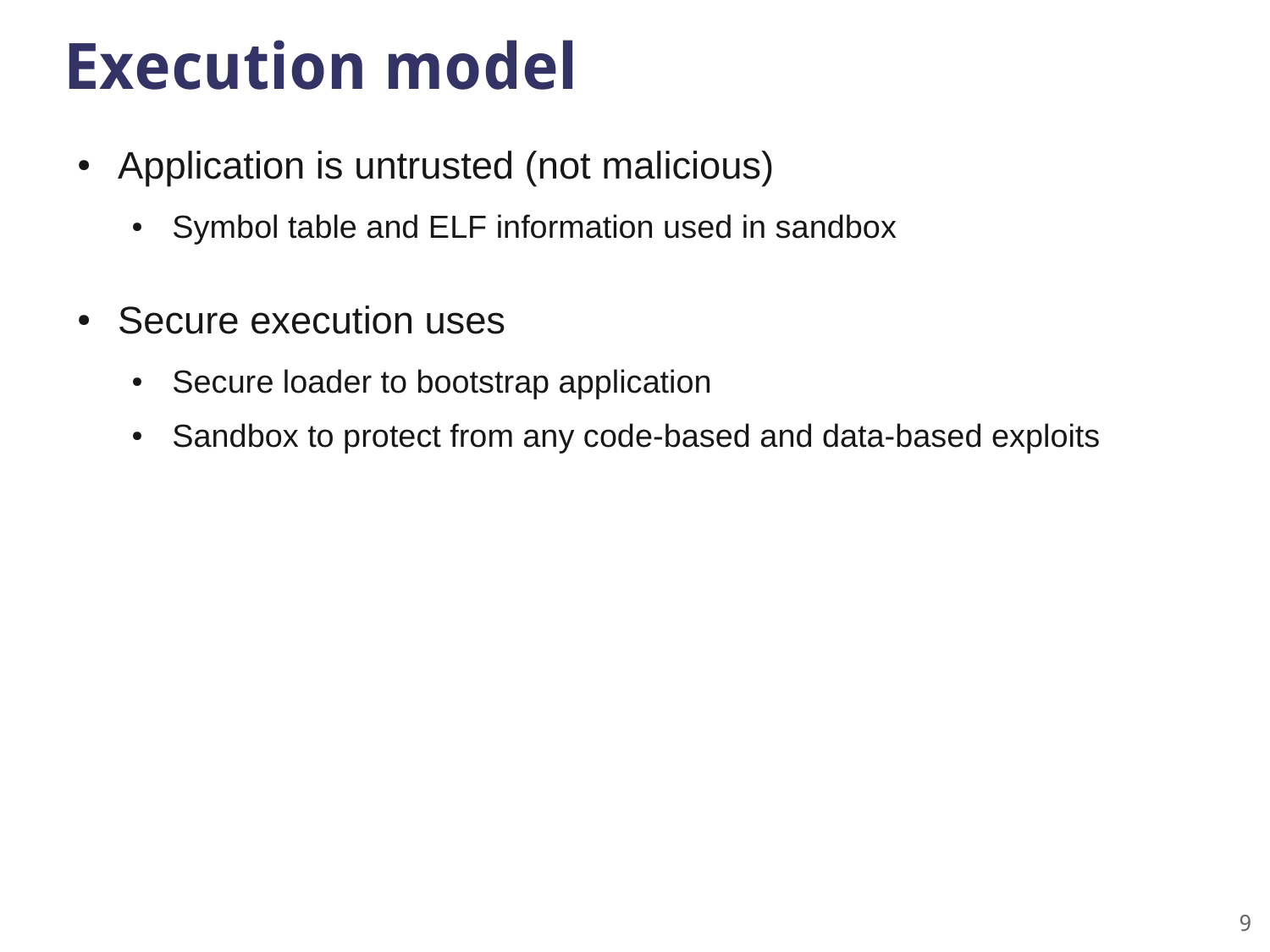## **Outline**

- Motivation
- Attack model
- **Trusted Runtime Environment**
	- **Security architecture**
	- **Safe loading**
	- **Sandbox & System call policy**
	- **Implementation**
- Evaluation
- Related work
- Conclusion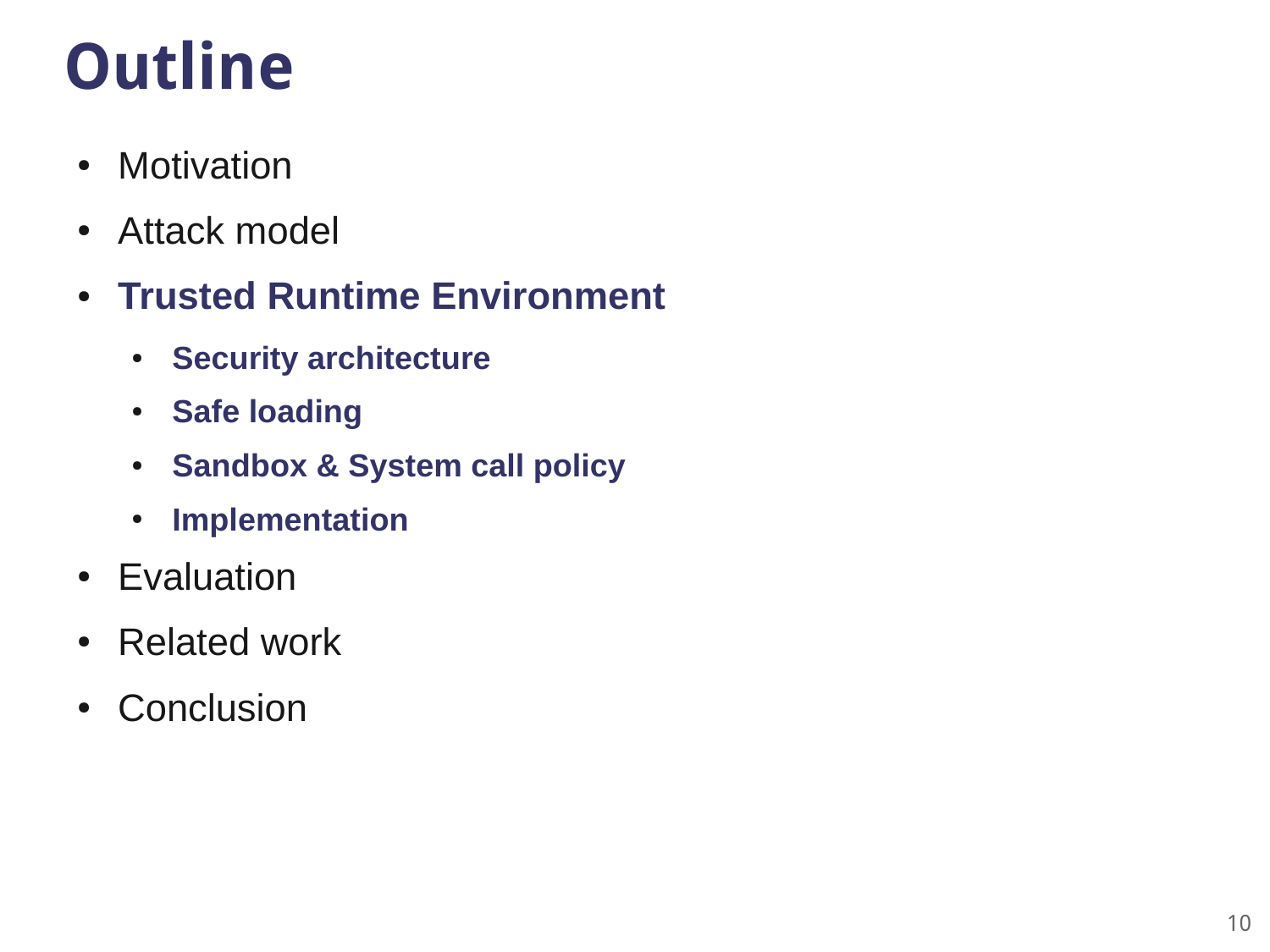### **Security architecture**

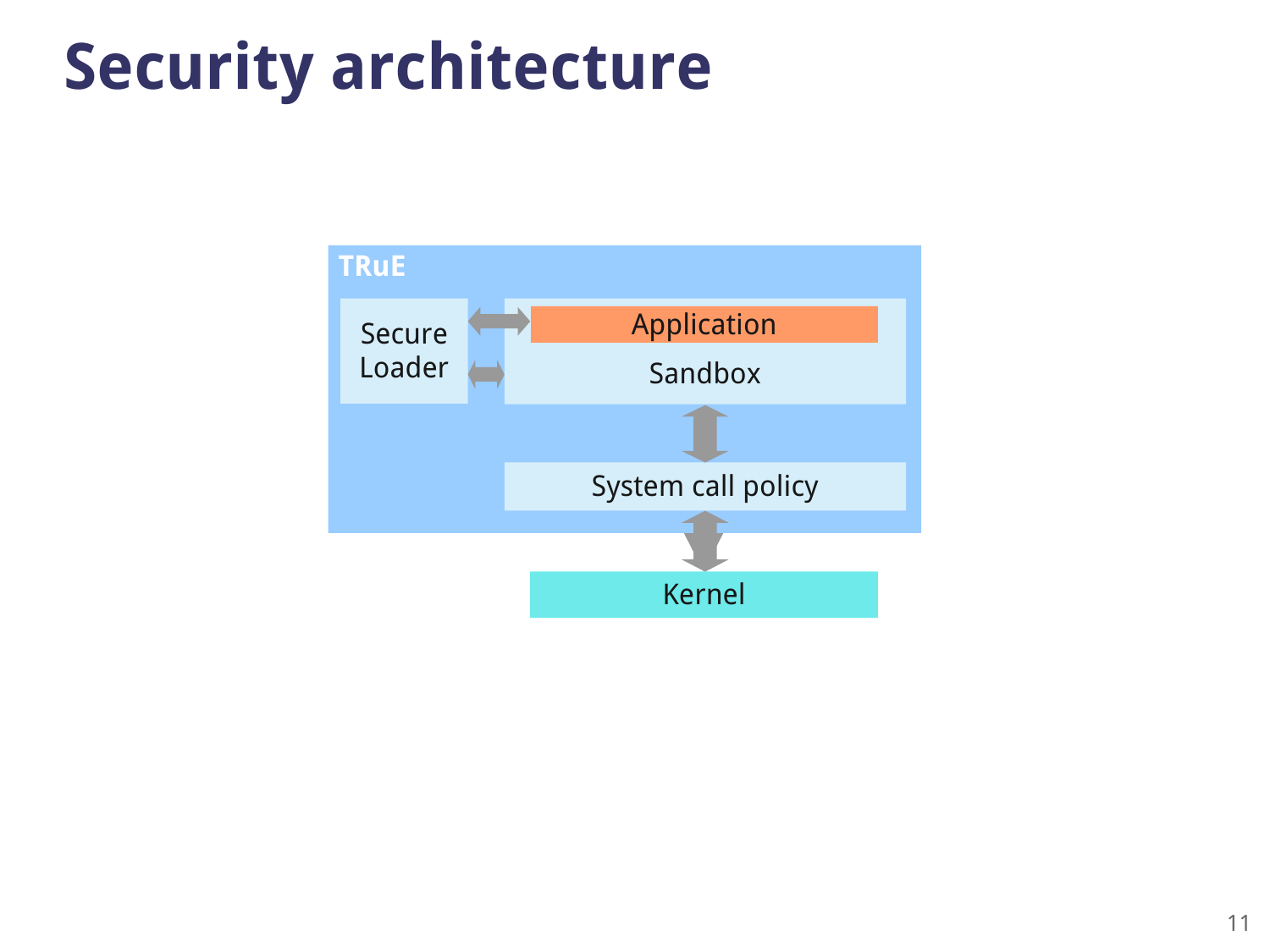#### **Secure loader**

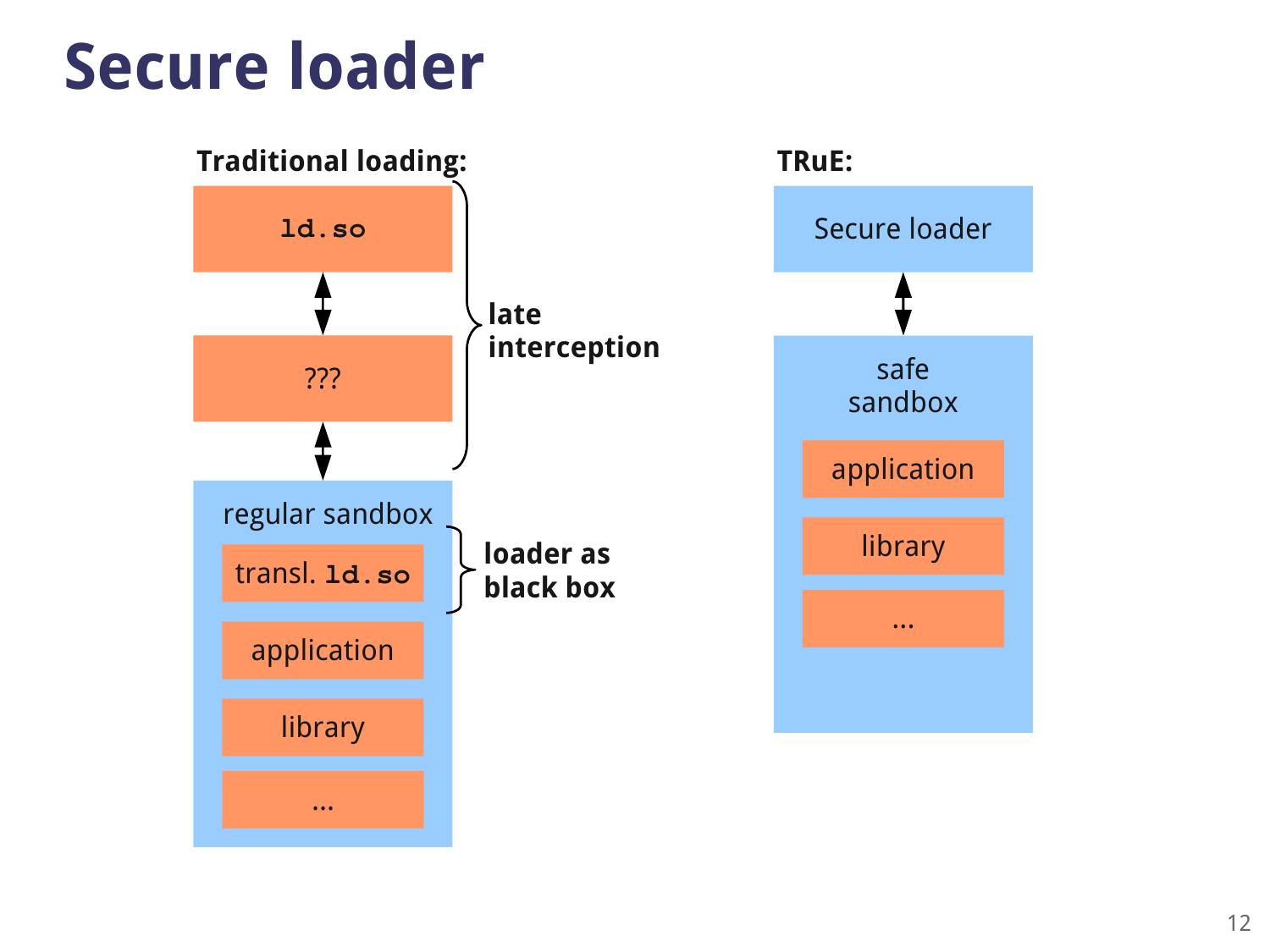#### **Secure loader**

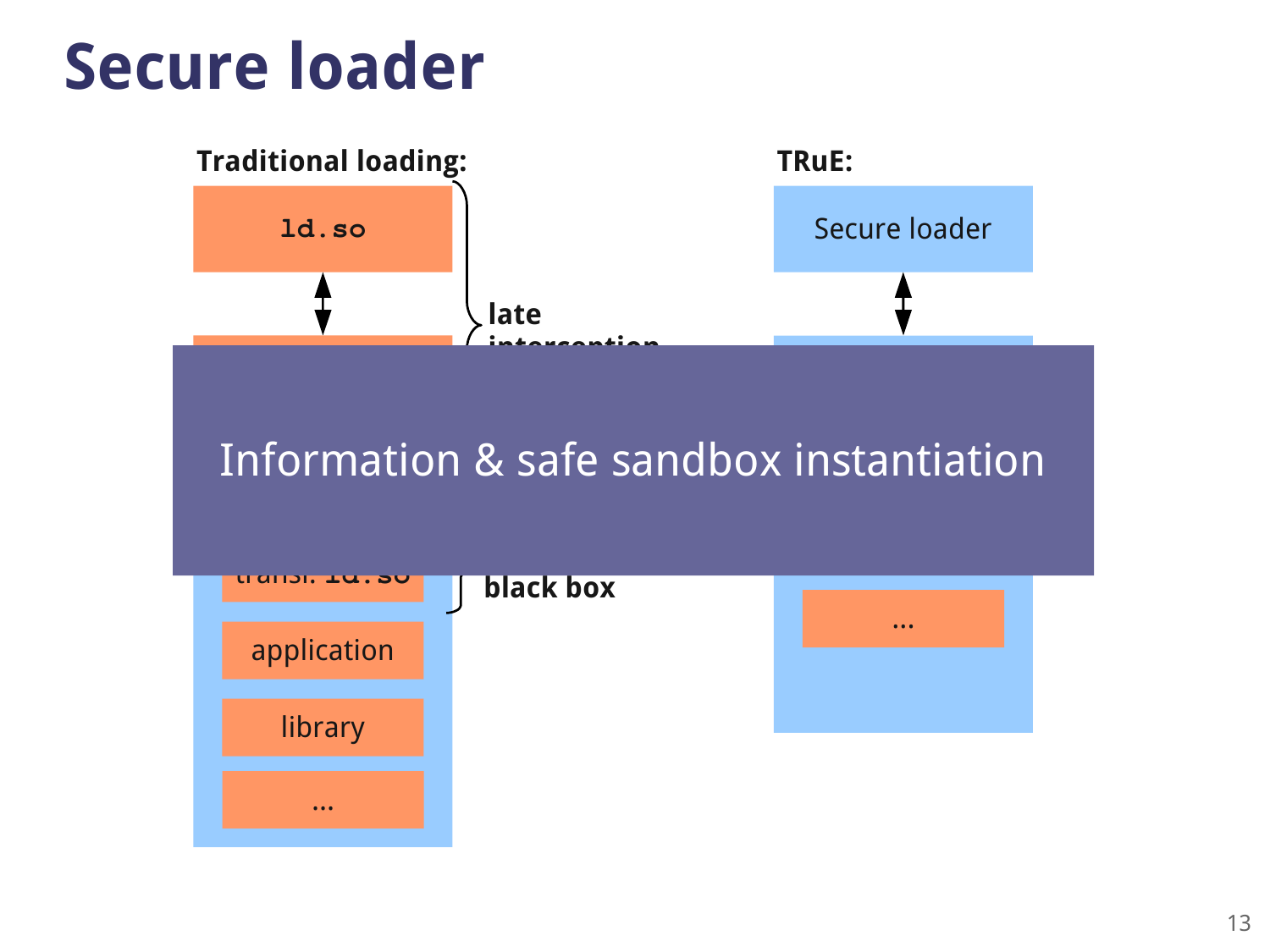### **SFI sandbox**

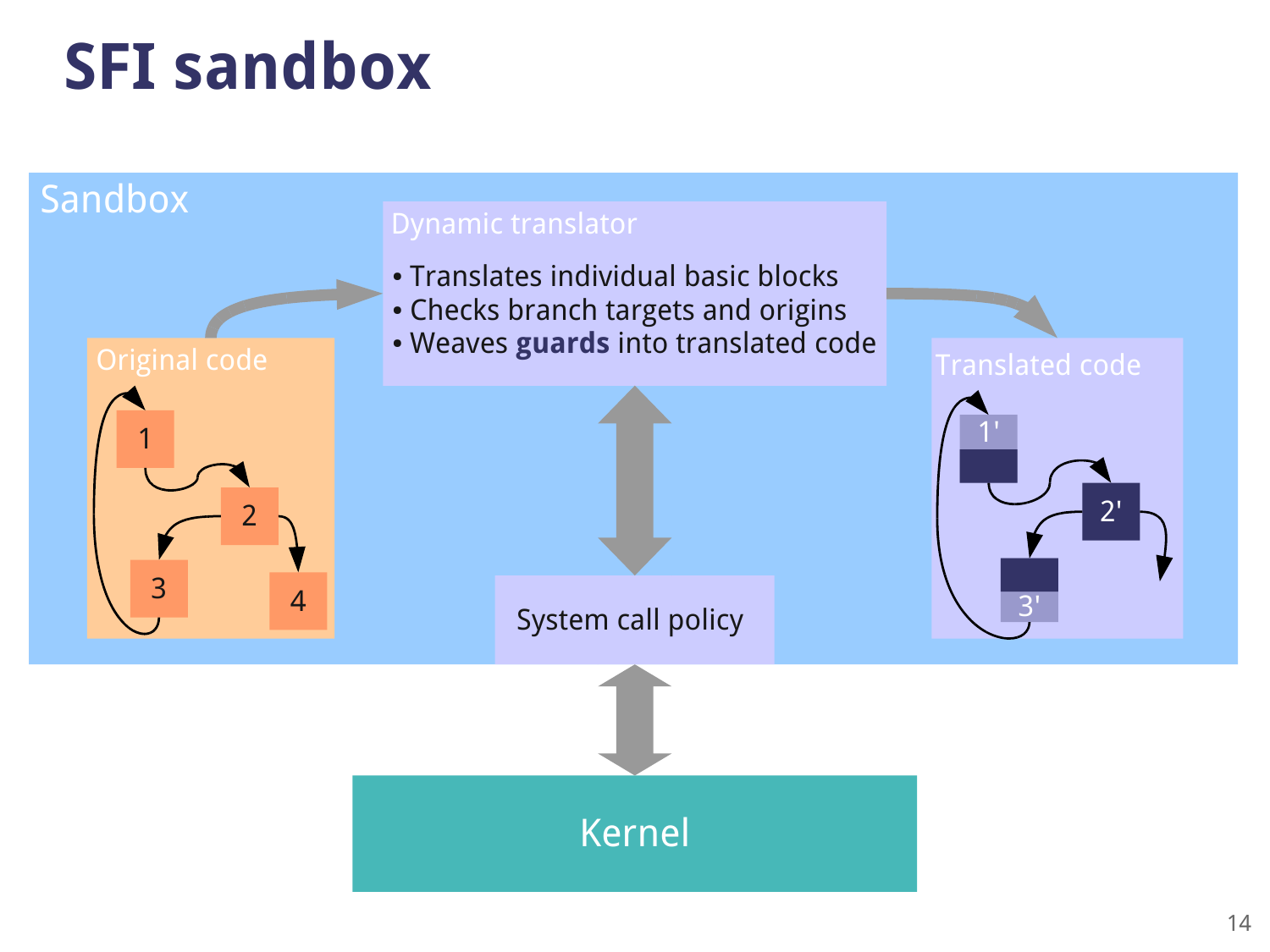### **SFI sandbox**

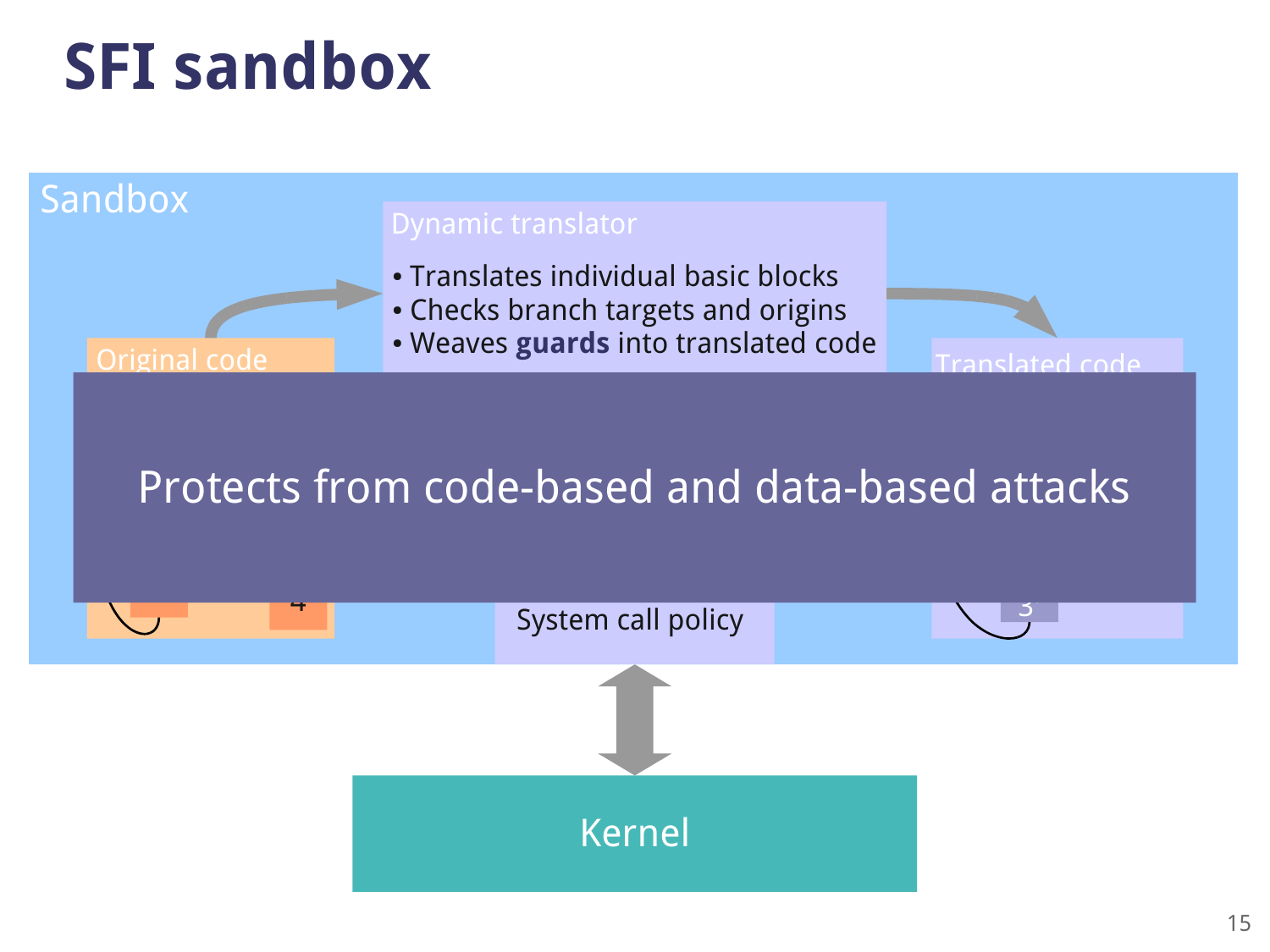# **TRuE: implementation**

- Prototype implementation (open source)
	- Focus on IA32 and Linux
	- Concept works for any ISA and operating system
- Small trusted computing base

|               | Code    | <b>Comments</b> |
|---------------|---------|-----------------|
| Secure loader | 5,400   | 2,100           |
| Sandbox       | 15,200* | 3,200           |

\*4,900 LOC for the translation tables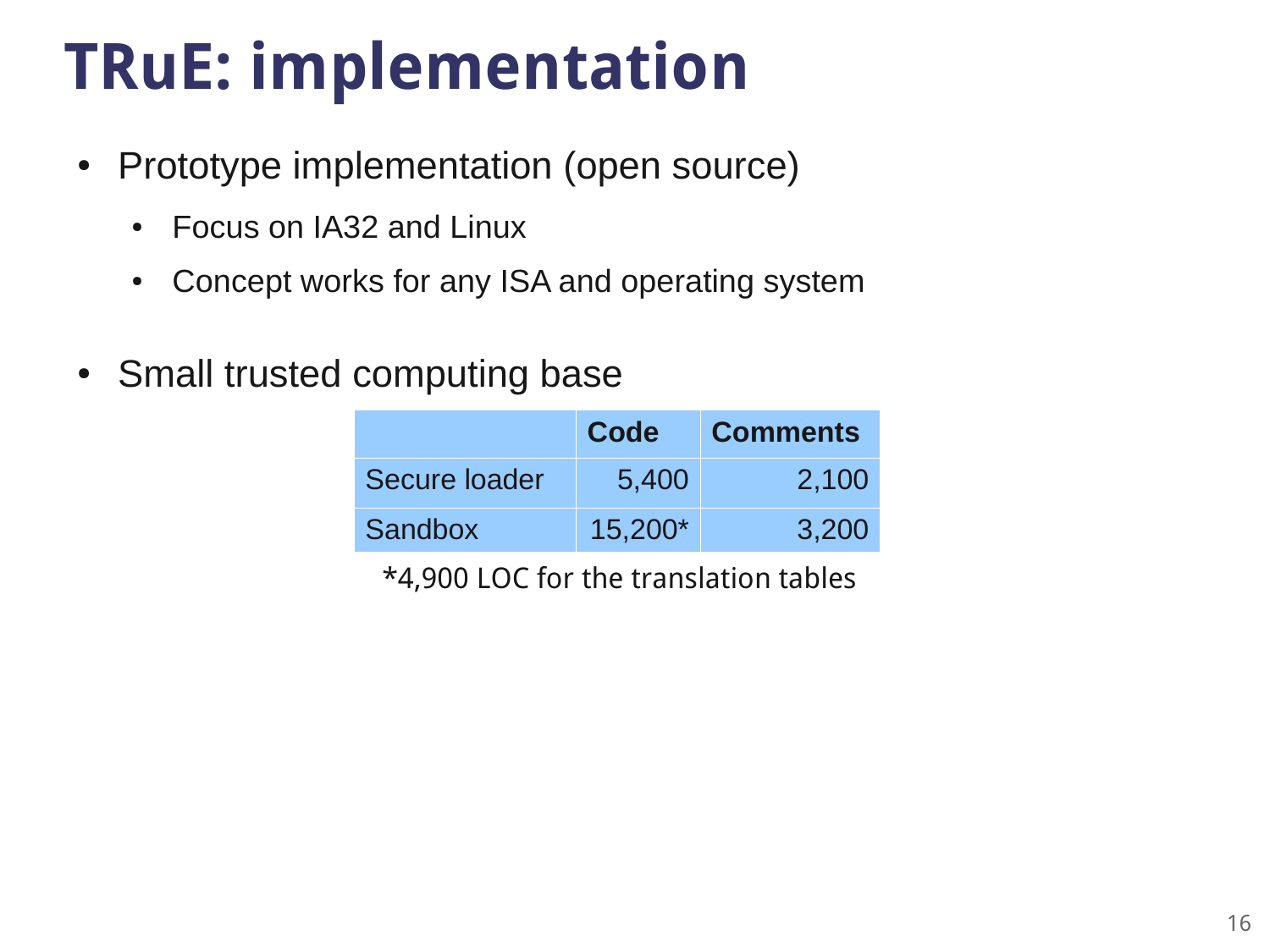# **Outline**

- Motivation
- Attack model
- Trusted Runtime Environment
- **Evaluation**
	- **Security discussion**
	- **SPEC CPU2006 performance**
- Related work
- Conclusion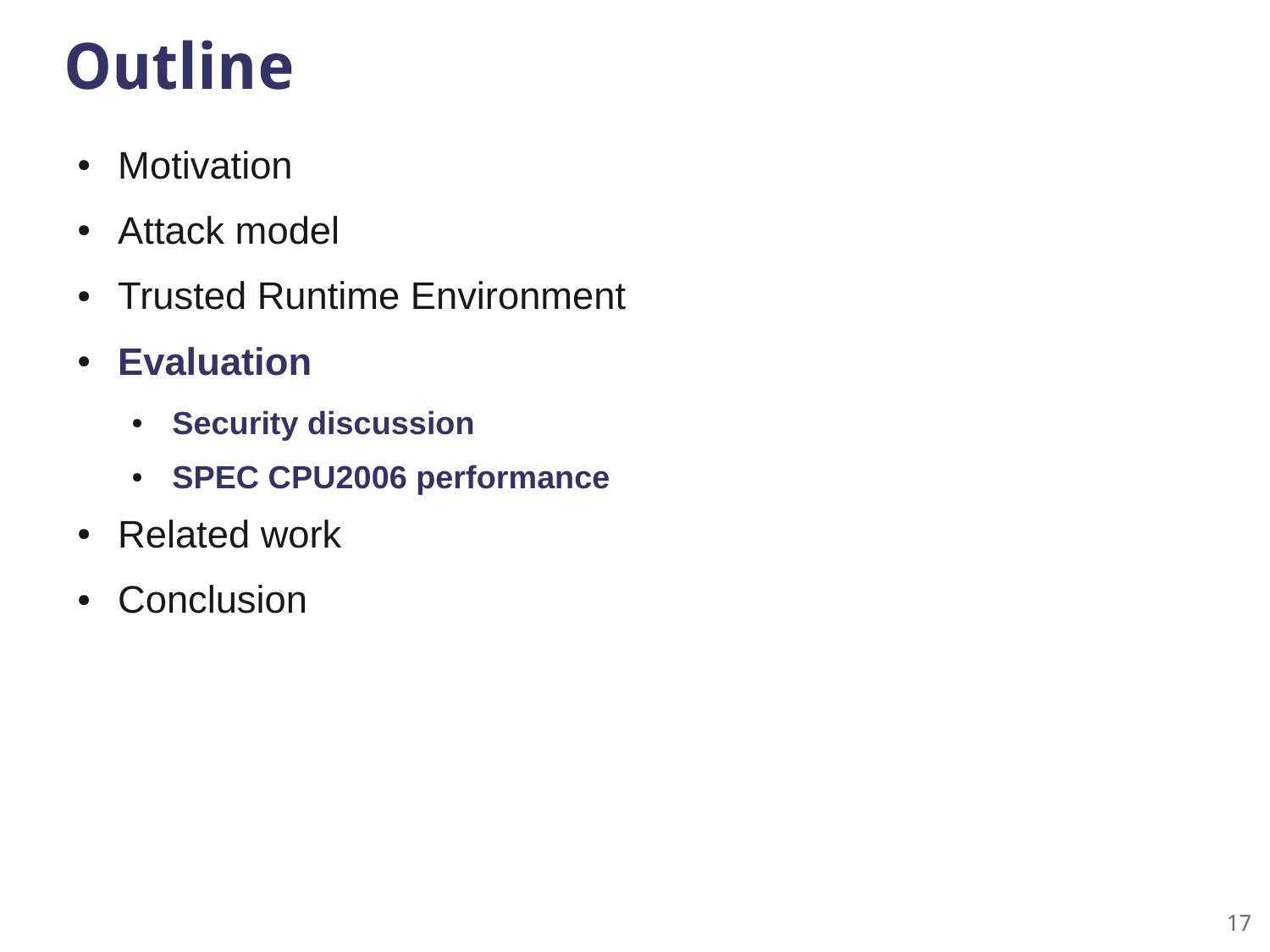## **Security discussion**

- Two execution domains
	- Privileged sandbox domain
	- Unprivileged application domain (traps into sandbox)
- Sandbox ensures code integrity
	- Protection from code-injection and return oriented programming
	- Policy protects from jump oriented programming and data attacks
- Secure loader enables safe program instantiation
	- Low complexity (bare bone functionality)
	- API for requests from the application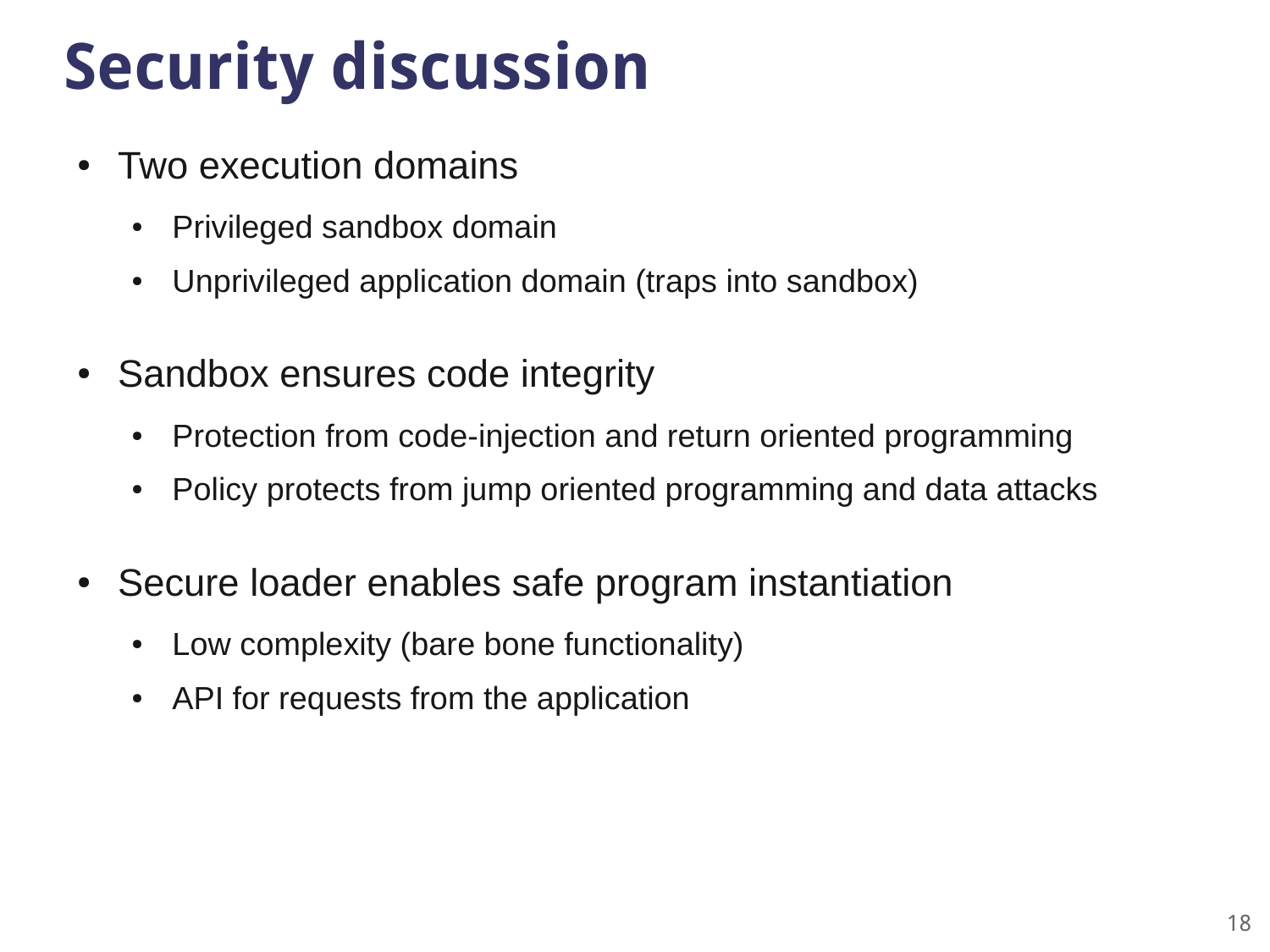# **Security discussion**

- Two execution domains
	- Privileged sandbox domain
	- Unprivileged application domain (traps into sandbox)



- Secure loader enables safe program instantiation
	- Low complexity (bare bone functionality)
	- API for requests from the application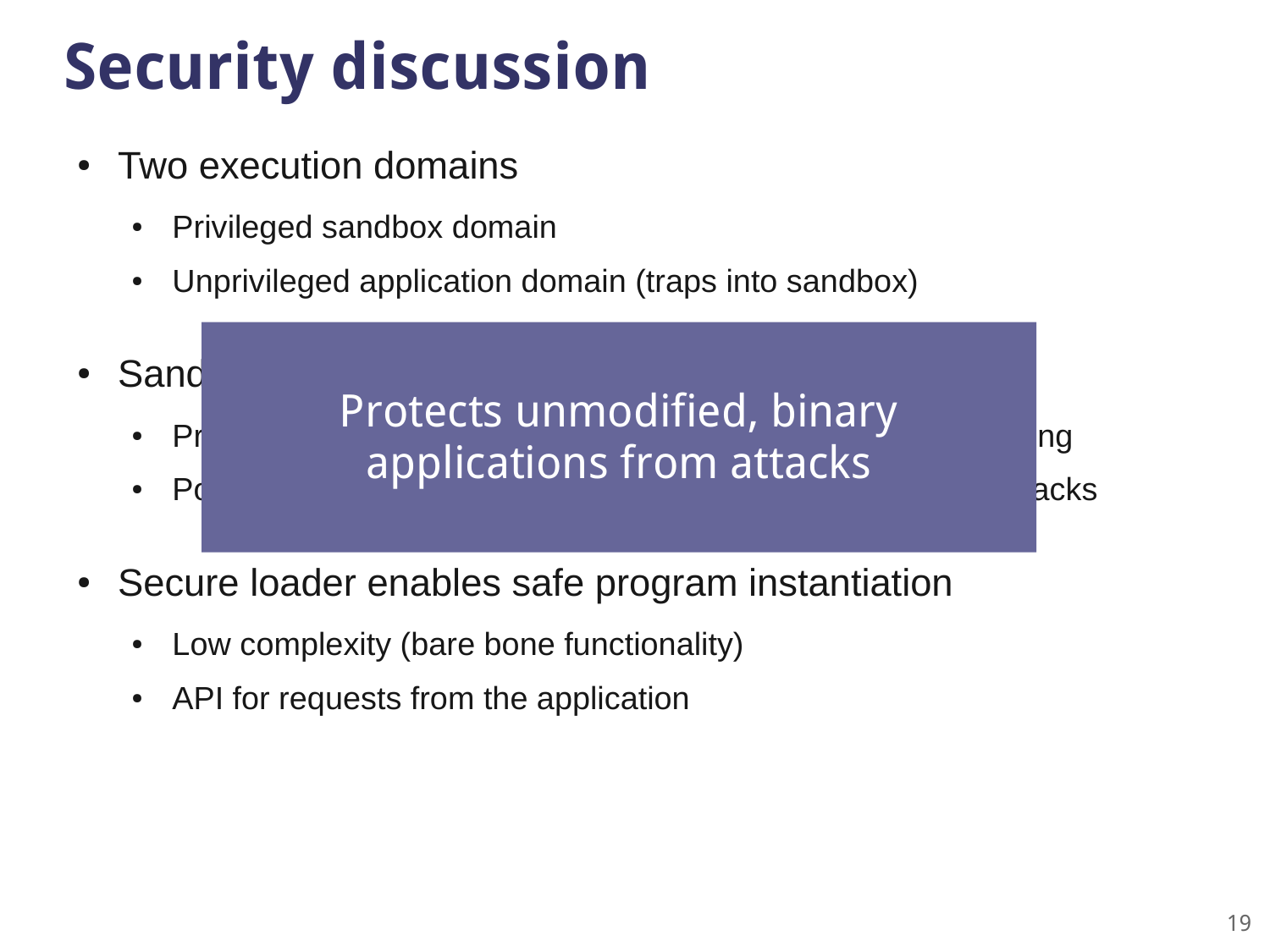### **SPEC CPU 2006 performance**

- Benchmarks execute with well-defined policy
	- On Ubuntu Jaunty
	- Intel Xeon E5520 CPU at 2.27GHz
	- GCC version 4.3.3
- Three configurations:
	- native
	- Secure loader (without sandbox)
	- TRuE (secure loader plus sandbox)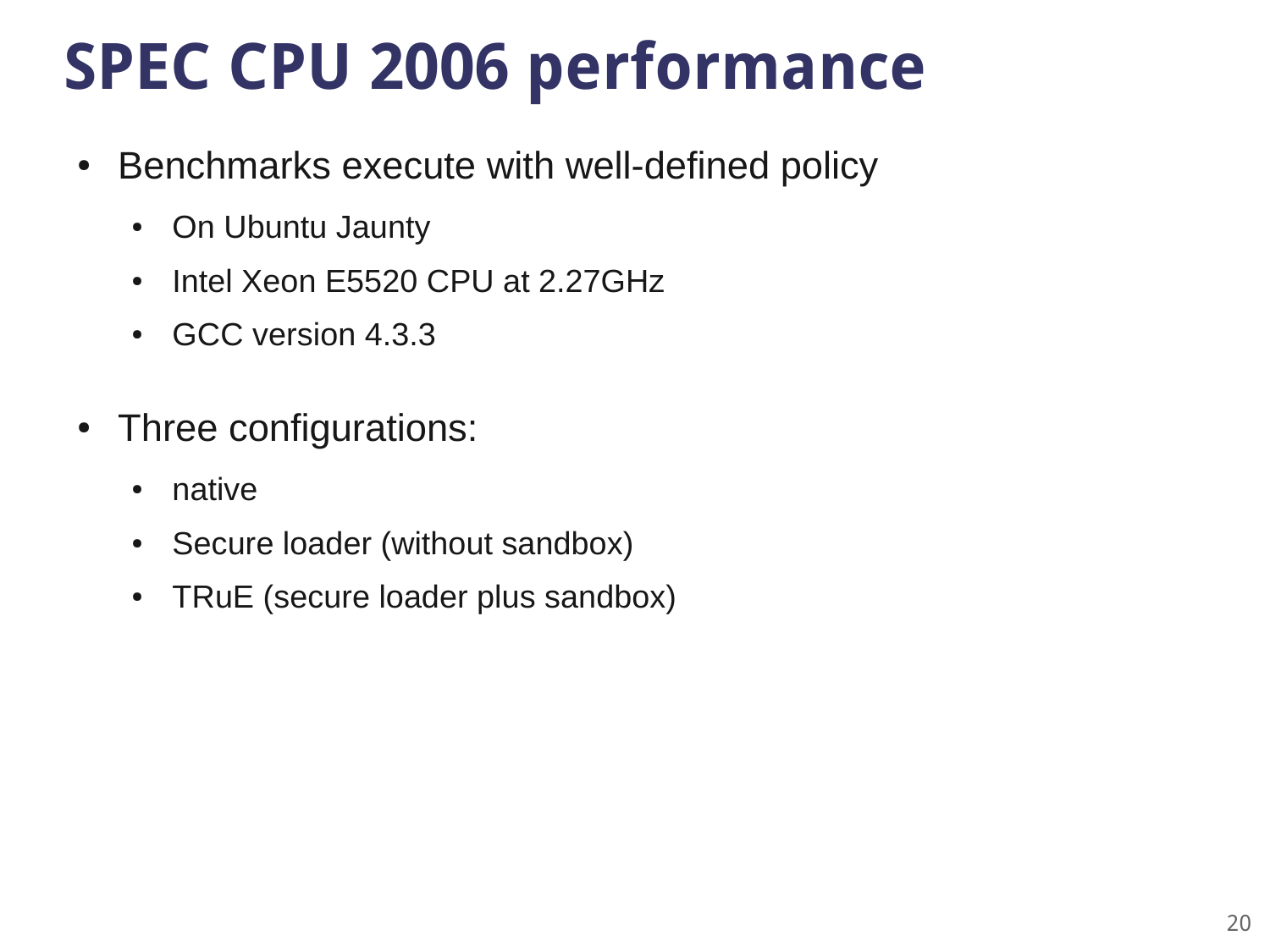#### **SPEC CPU 2006 performance**

| <b>Benchmark</b> | <b>Secure</b><br><b>Loading</b> | <b>TRuE</b> |
|------------------|---------------------------------|-------------|
| 400.perlbench    | $-0.3%$                         | 85%         |
| 401.bzip2        | $-0.1%$                         | 4.9%        |
| 429.mcf          | $-0.1%$                         | 0.5%        |
| 464.h264ref      | $-0.3%$                         | 41%         |
| 433.milc         | 0.1%                            | 3.7%        |
| Average*         | $-0.1%$                         | 15%         |

\* Average is calculated over all 28 SPEC CPU2006 benchmarks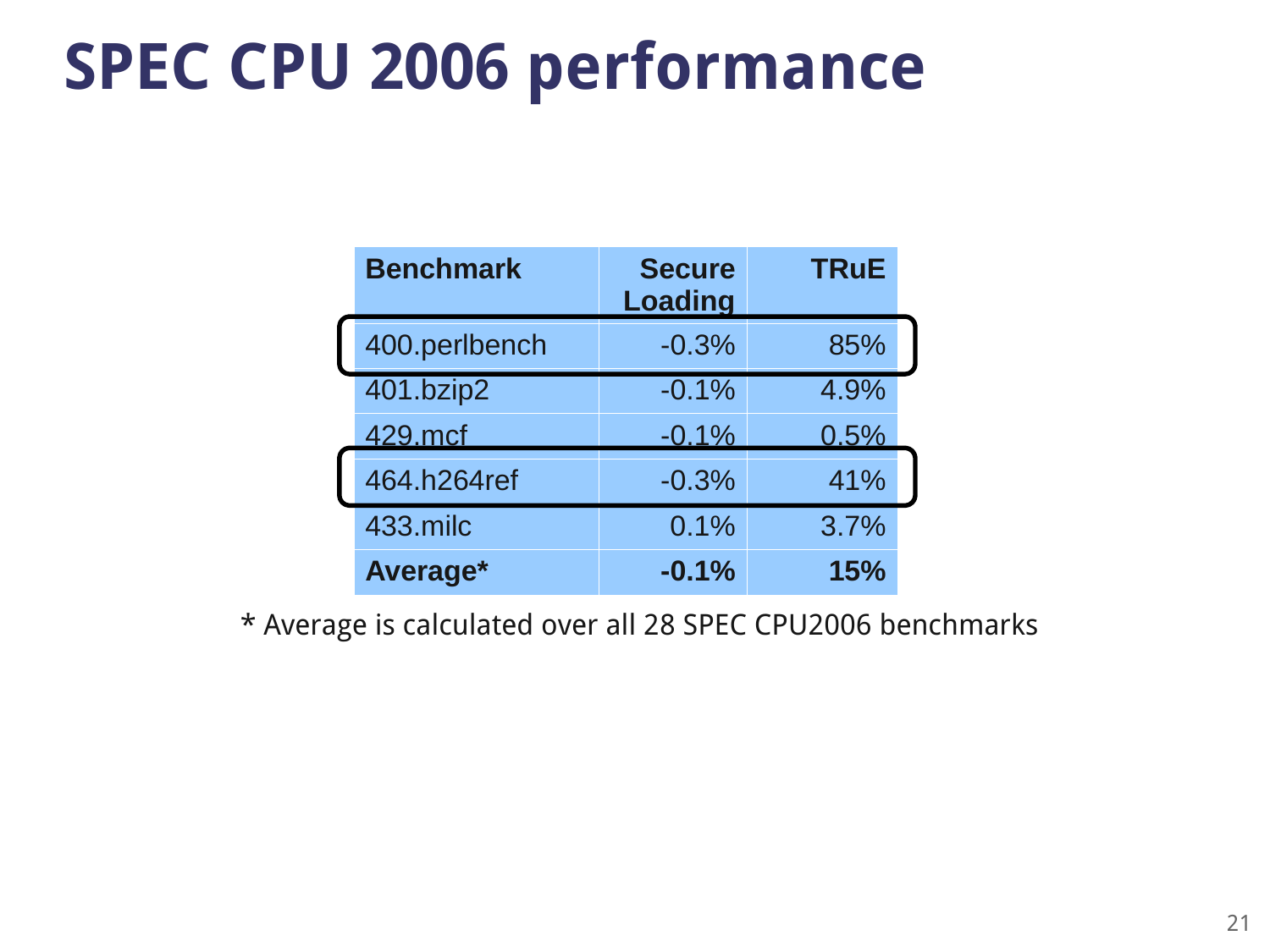### **SPEC CPU 2006 performance**



\* Average is calculated over all 28 SPEC CPU2006 benchmarks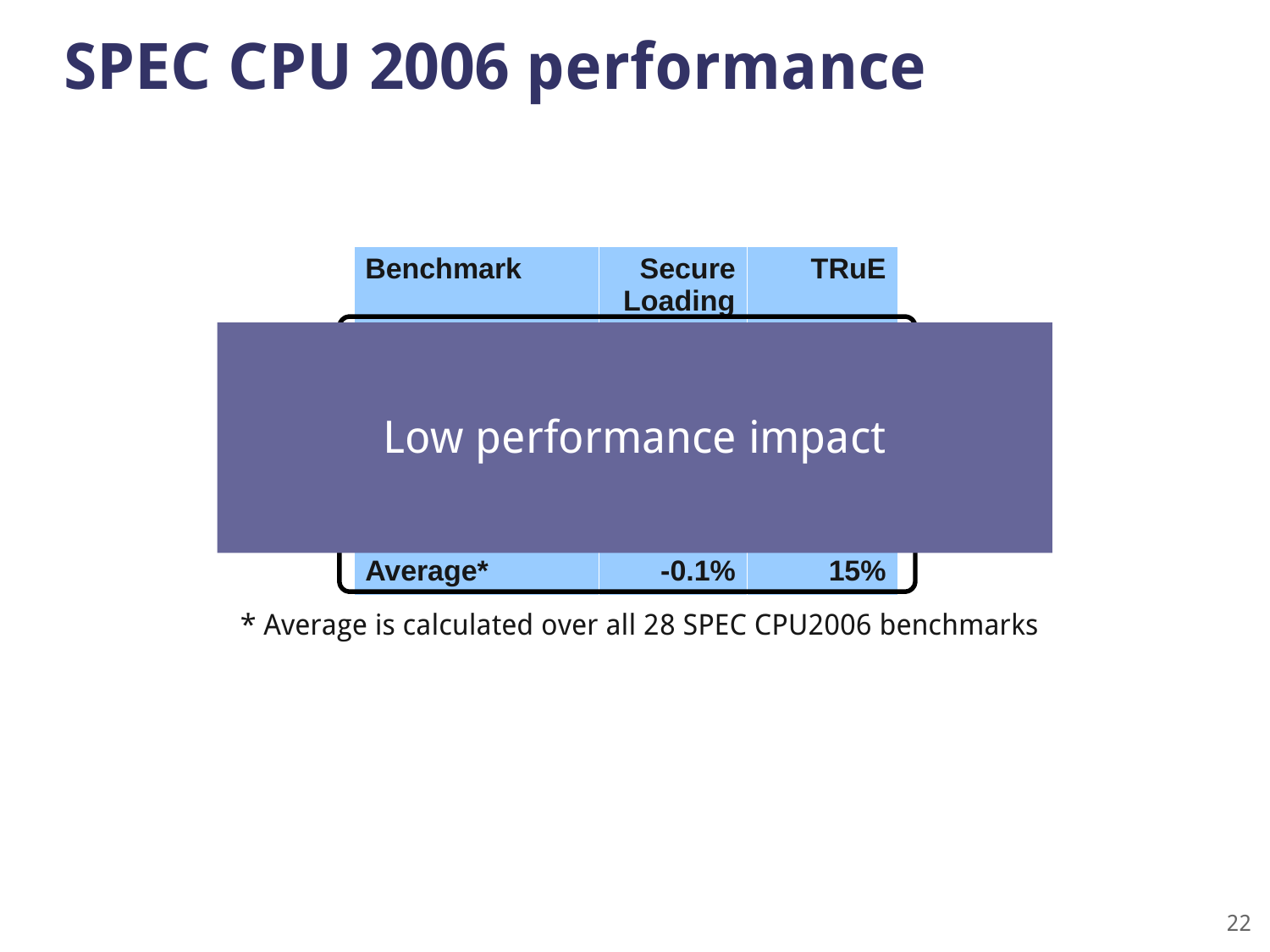## **Outline**

- Motivation
- Attack model
- Trusted Runtime Environment
- Evaluation
- **Related work**
- Conclusion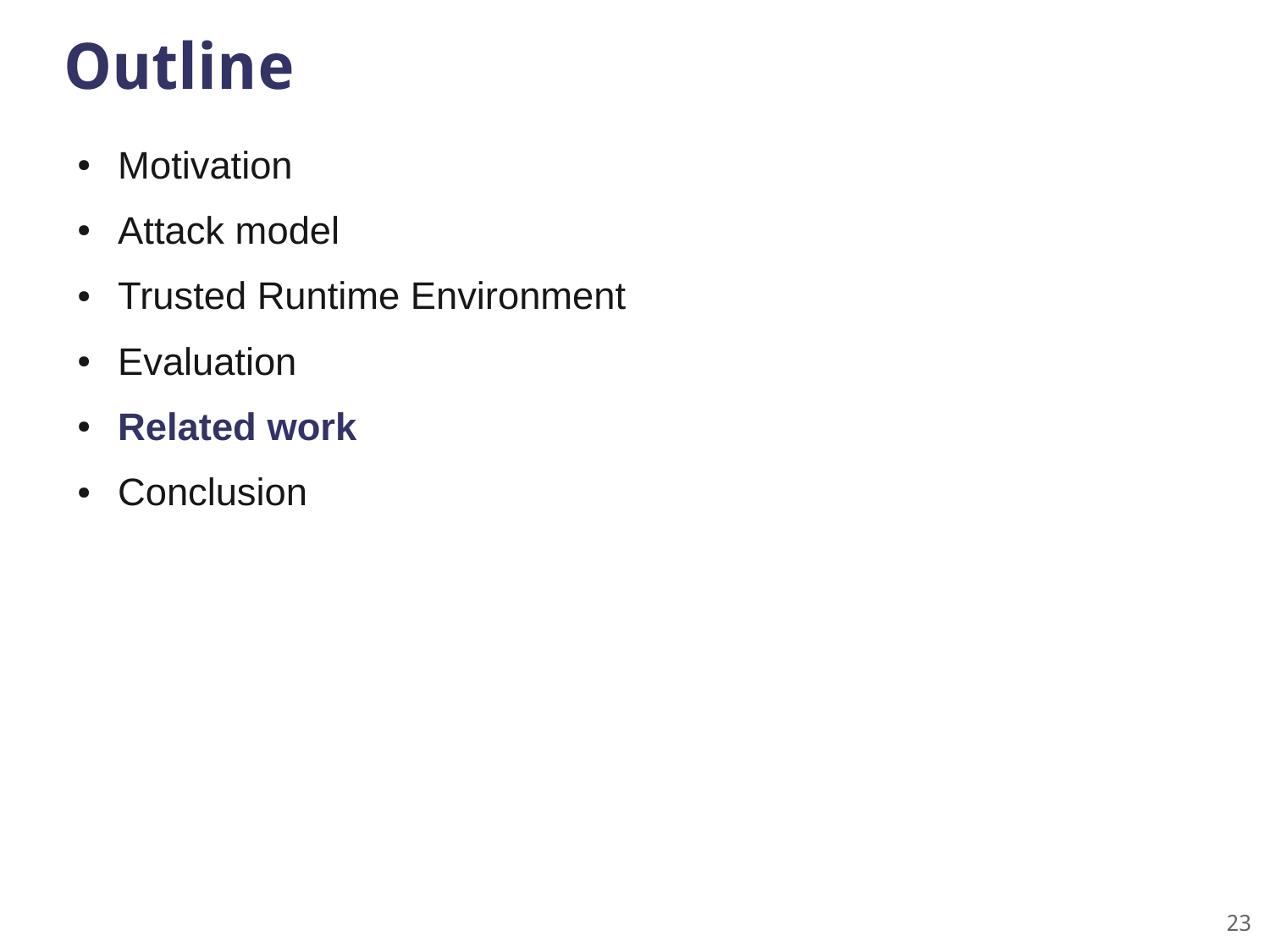### **Related work**

- System call interposition (Janus, AppArmor)
	- Only system calls checked, code is unchecked
- Software-based fault isolation (Libdetox, Vx32, Strata)
	- Only a sandbox is not enough, additional guards and system call authorization needed, no loader information
- Static binary translation (Google's NaCL, PittSFIeld)
	- Limits the ISA, static, special compilers needed
- Full system translation (VMWare, QEMU, Xen)
	- Management overhead, data sharing problem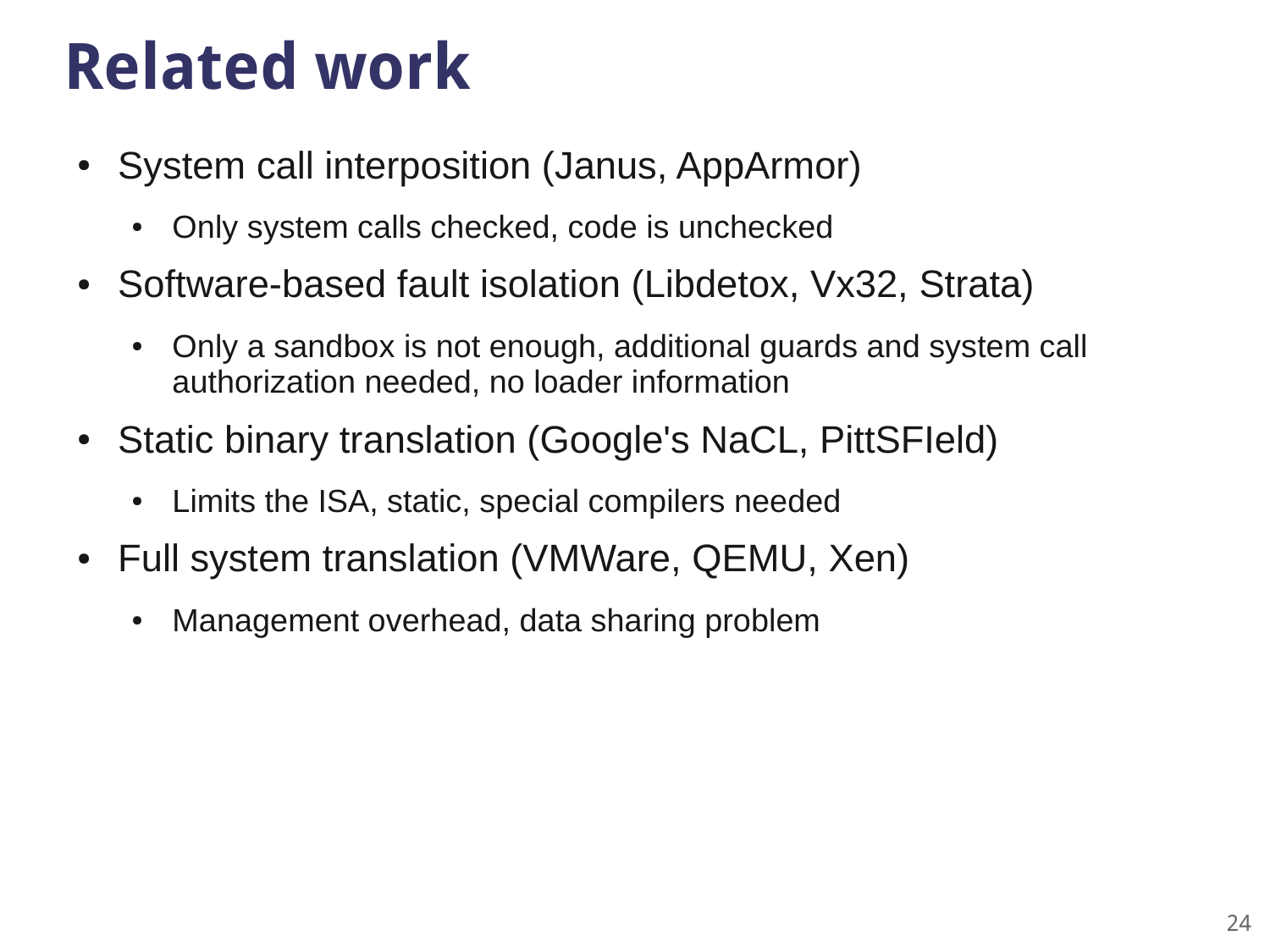## **Outline**

- Motivation
- Attack model
- Trusted Runtime Environment
- Evaluation
- Related work
- **Conclusion**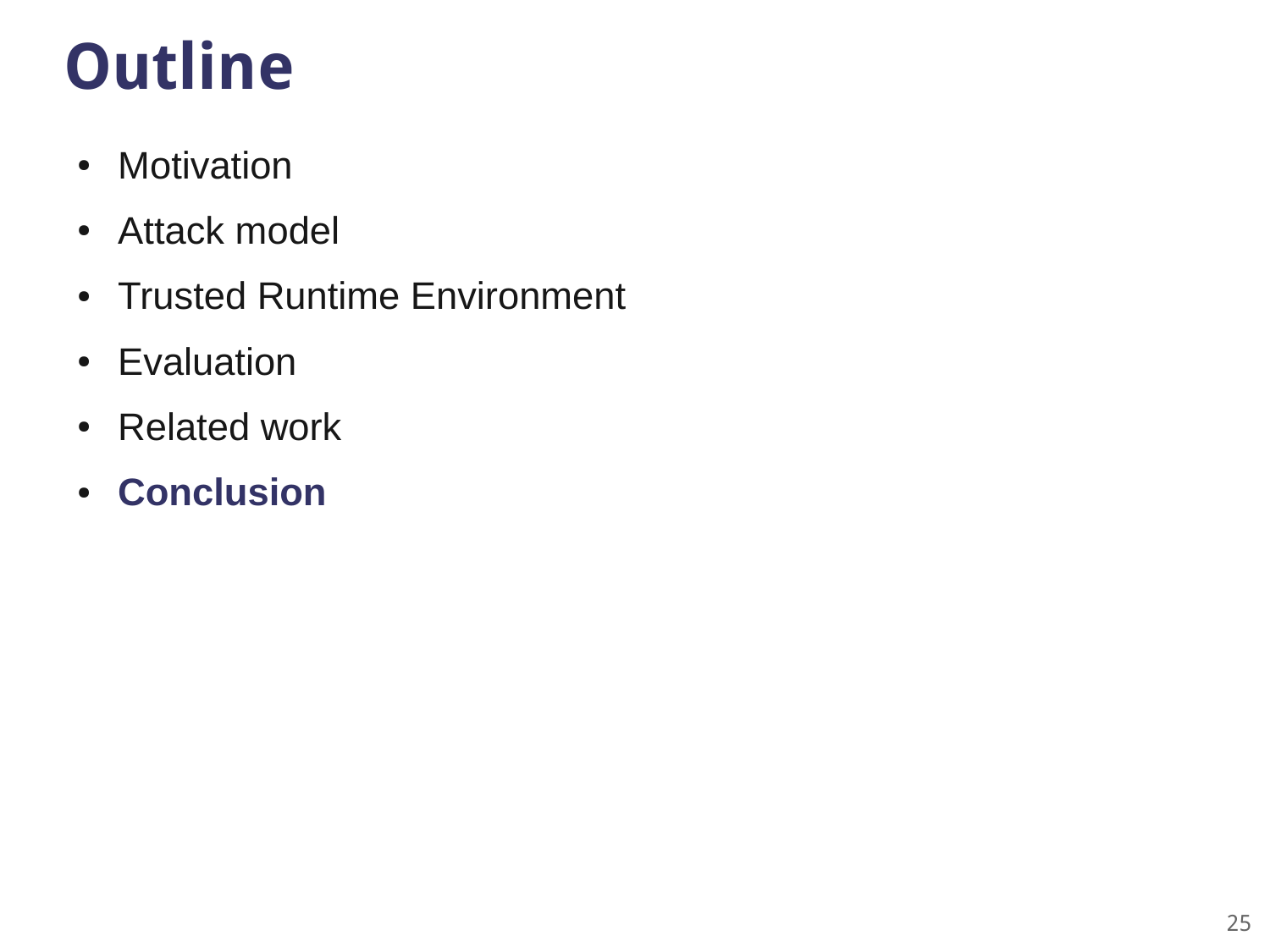### **Conclusion**

- TRuE protects from code-based and data-based exploits
	- **Secure loader** extracts information
	- Sandbox protects from code-based and data-based exploits
- Trusted secure loader increases security
	- Application needs no privileges to map code executable
	- Knowledge of program structure enables new guards
- TRuE protects unmodified applications in user-space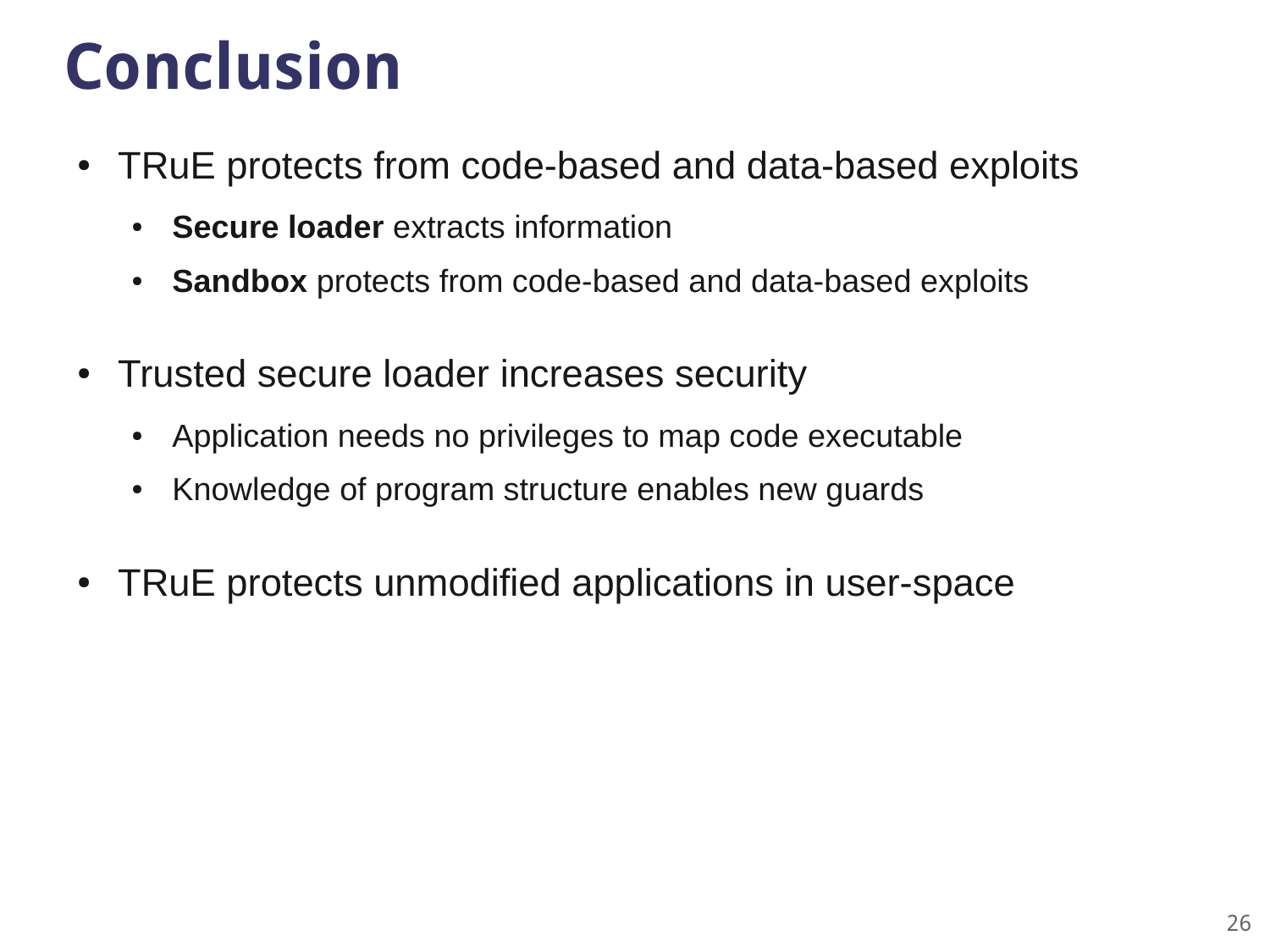#### **Questions?**



http://nebelwelt.net/projects/TRuE/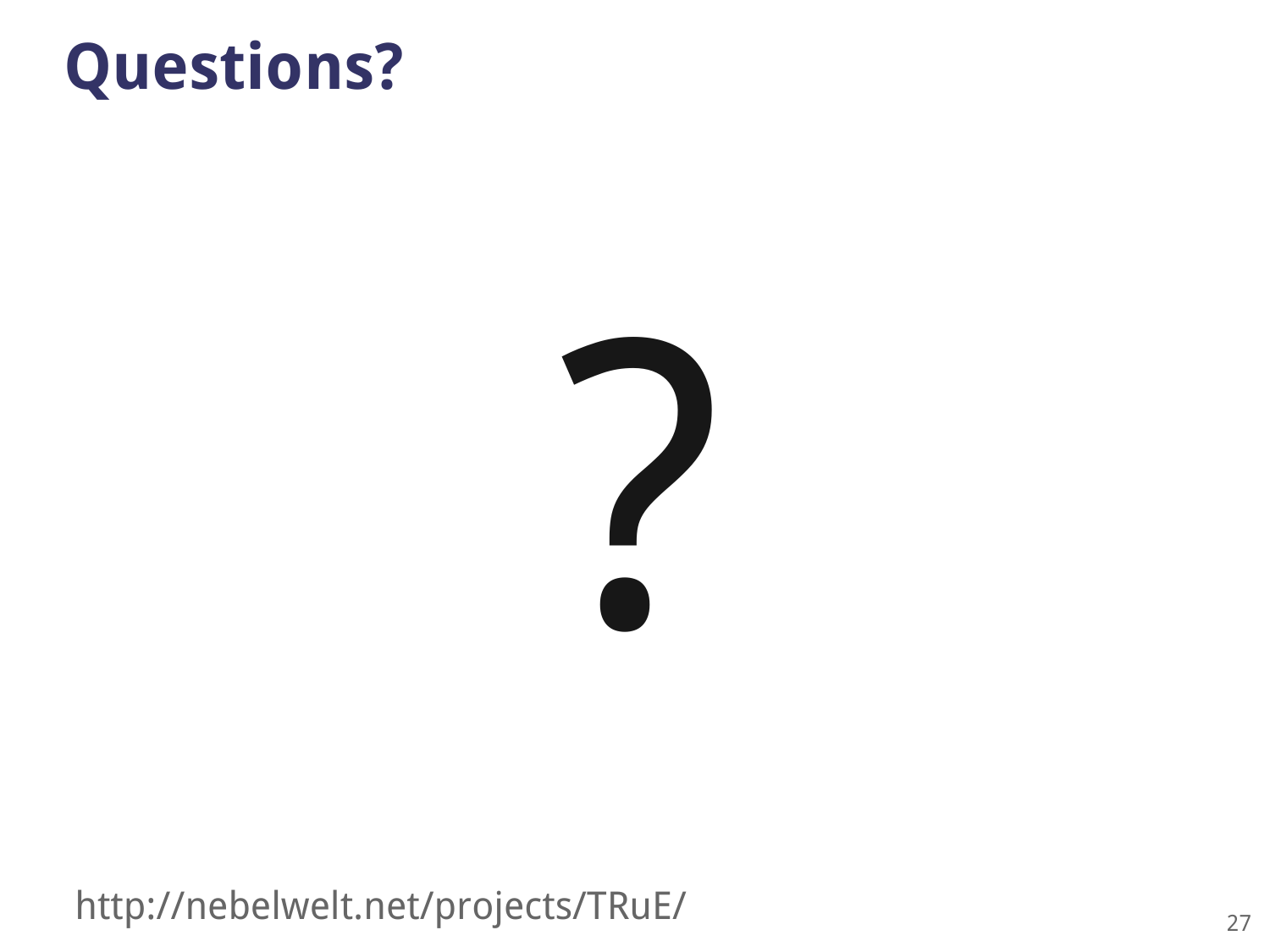### **Software based fault isolation**

Dynamic translator

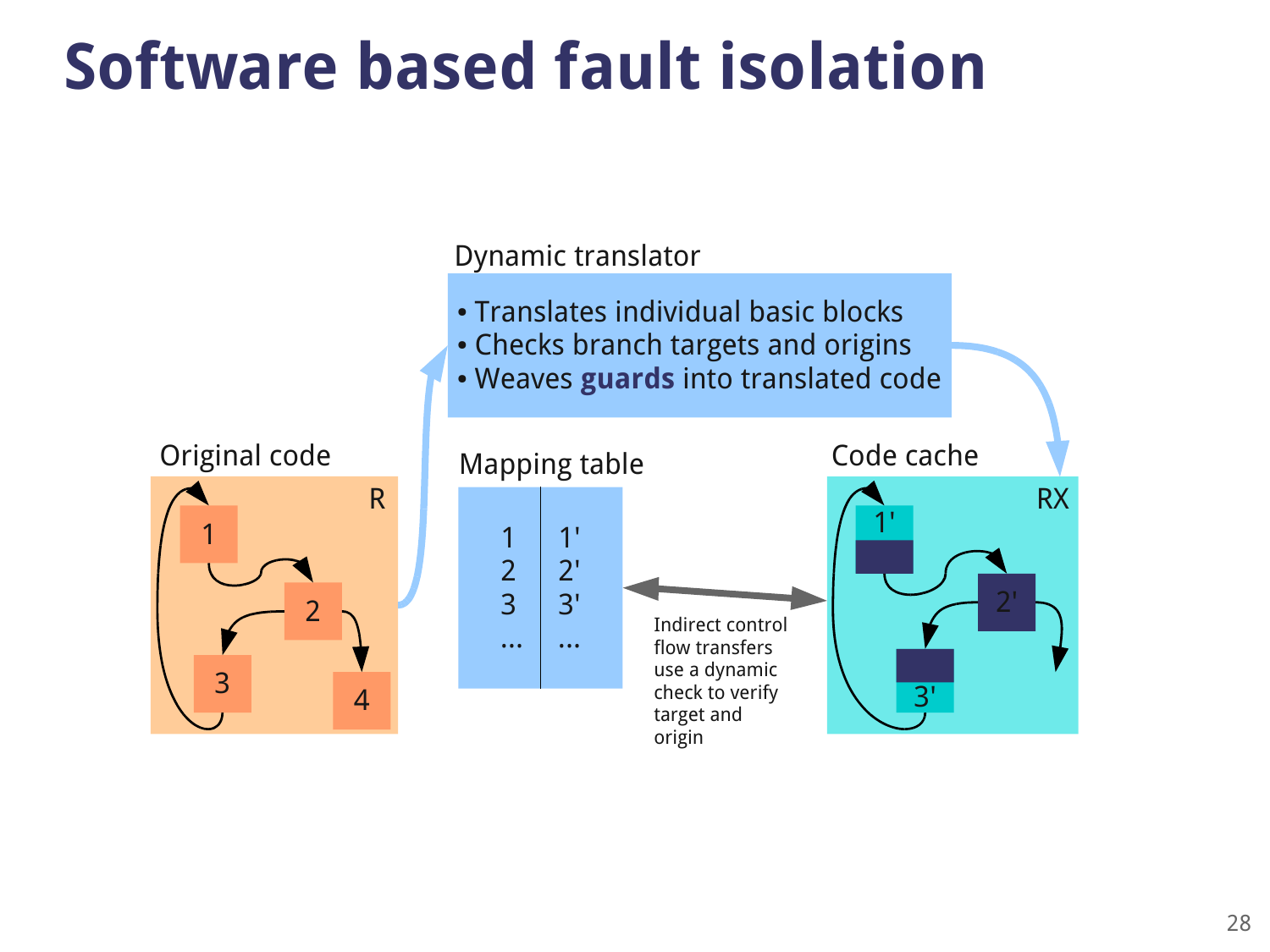## **Implementation alternatives**

- Static binary translation
	- No second protected domain
	- No dynamic library/module support
	- Restricted ISA
- Regular loader, hidden sandbox
	- Sandbox hidden by modifying loader data-structures
	- Loader treated as black-box